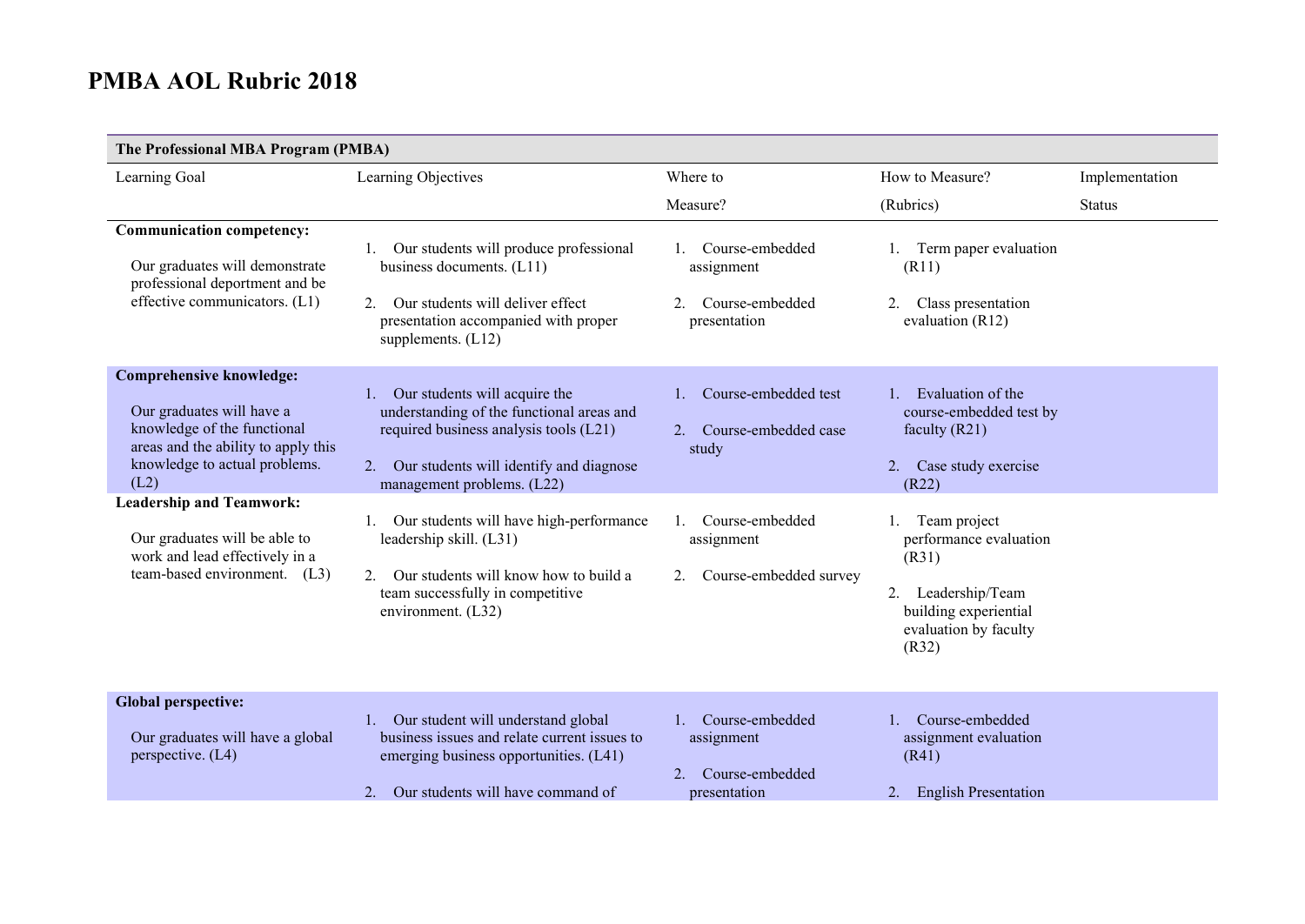|                                                                                                                                                                                 | business English or other language of<br>major global market. (L42)                                                                                                                                                                      | evaluation (R42)                                                                                                                                                                         |  |
|---------------------------------------------------------------------------------------------------------------------------------------------------------------------------------|------------------------------------------------------------------------------------------------------------------------------------------------------------------------------------------------------------------------------------------|------------------------------------------------------------------------------------------------------------------------------------------------------------------------------------------|--|
| <b>Ethically &amp; Socially Conscious</b><br><b>Reasoning:</b><br>Our graduates will understand the<br>gravity of ethical behavior and<br>corporate social responsibility. (L5) | Our student will identify ethical and<br>social dilemma and be able to recognize<br>and evaluate alternative courses of action.<br>(L51)<br>Our students will know the professional<br>code of conduct within their discipline.<br>(L52) | Course-embedded case<br>Term paper evaluation<br>(R51)<br>study<br>Course-embedded test<br>Course-embedded<br>Survey $(R52)$<br>Case study exercise<br>3.<br>(R53)                       |  |
| <b>Strategic &amp; Analytical Thinking:</b><br>Our graduates will be able to<br>strategically apply their knowledge<br>& skills to solve business problems.<br>(L6)             | Our students will be able to strategically<br>analyze business cases and will<br>demonstrate the ability of sound business<br>judgment. $(L61)$<br>Our students will synthesize different<br>discipline areas. $(L62)$                   | Course-embedded<br>Project Report (R61)<br>assignment<br>Assessment of case<br>Course-embedded case<br>assignments, projects,<br>and other analytical<br>analysis<br>assignments $(R62)$ |  |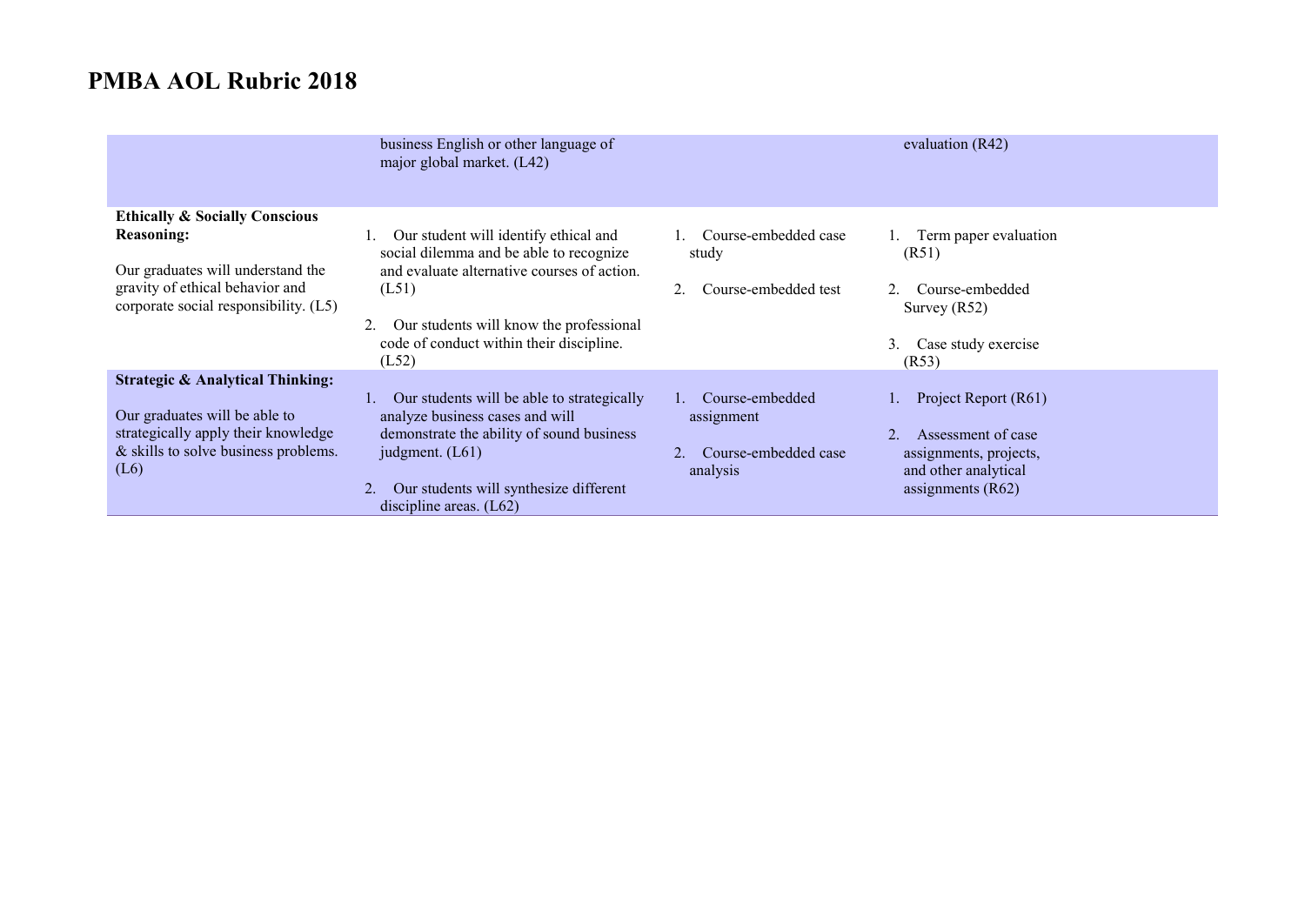**Rubrics to assess achievements of learning objectives**

**L1: Communication competency: Our graduates will demonstrate professional deportment and be effective communicators.**

|                                | Performance Levels                                 |                                                    |                                             |
|--------------------------------|----------------------------------------------------|----------------------------------------------------|---------------------------------------------|
| <b>Traits</b>                  | 1 (Fails to Meet Expectations)                     | 2 (Meets Expectations)                             | 3 (Exceeds Expectations)                    |
| 1. Clear introduction and      | No or unclear introduction, and absence of         | Provides an introduction, present some but not all | Provides a coherent introduction and        |
| background                     | background information.                            | of the key background information.                 | addresses key background issues             |
|                                |                                                    |                                                    | effectively.                                |
| 2. Discipline-related concepts | Discipline-specific concepts and issues are not    | Appropriately addresses most of the key            | Appropriately addresses all key             |
| and issues                     | identified or they are identified inappropriately. | discipline-specific concepts and issues but omits  | discipline-specific concepts and issues and |
|                                |                                                    | or identifies a few of the minor ones.             | most of the minor ones.                     |
| 3. Internally consistent       | Arguments are inconsistent, different parts of     | Most arguments are consistent, and most parts of   | Arguments presented in the paper are        |
| arguments                      | the paper do not relate well to each other and     | the paper are integrated and consistent.           | consistent and the different parts of the   |
|                                | are inconsistent.                                  |                                                    | paper are well integrated and consistent.   |
| 4. Logic and organization      | Arguments are poorly organized, do not flow        | Most but not all of the arguments are well         | All arguments are well organized, flow      |
|                                | well, and are hard to follow.                      | organized, flow logically, and are easy to follow. | logically, and are easy to follow.          |
| 5 Consistent conclusions       | No or very weak connection between analysis        | Reasonable connection between analysis and         | Very strong connection between analysis     |
|                                | and conclusions                                    | conclusions; there may be minor inconsistencies    | and conclusions; there are no               |
|                                |                                                    |                                                    | inconsistencies.                            |
| 6. Style and grammar           | Numerous spelling errors; inappropriate            | Few spelling errors, generally appropriate         | No or very minimal spelling, grammar,       |
|                                | grammar, sentence structure, and paragraphing      | grammar, sentence structure, and paragraphing.     | sentence structure, and paragraphing        |
|                                | used throughout the document.                      |                                                    | errors.                                     |
| 7. Effective literature search | No literature or used of inappropriate             | Uses more than one research source but             | Uses multiple research sources and makes    |
| skills                         | web-based sources; sources are not come from       | demonstrates no attempt to incorporate current     | effective use of current and reliable       |

#### **L11. Our students will produce professional business documents.**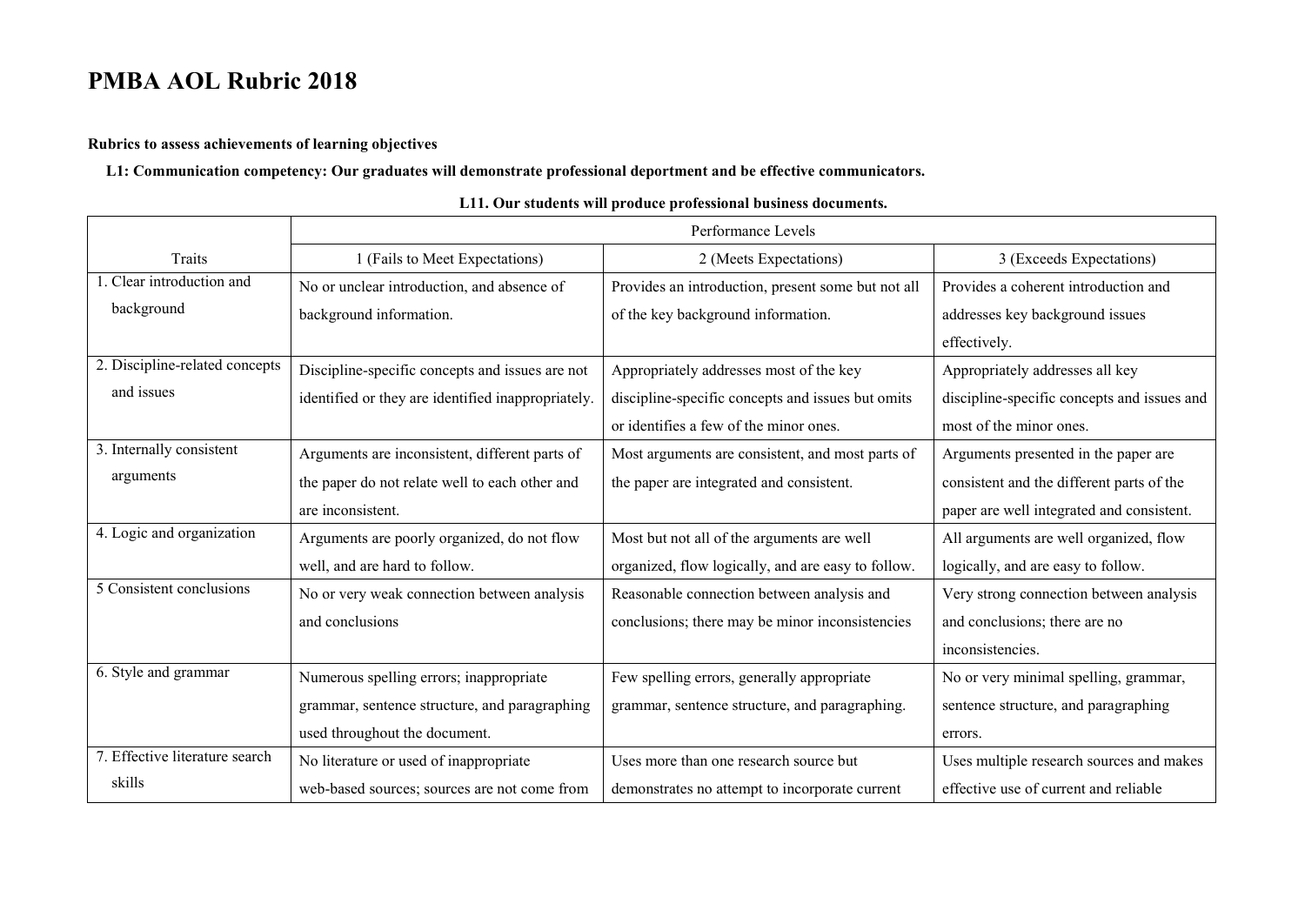|                      | professional literature; sources are not current | information; most sources are authoritative or      | information; sources are authoritative or  |
|----------------------|--------------------------------------------------|-----------------------------------------------------|--------------------------------------------|
|                      | and/or relevant.                                 | come from professional literature; sources are      | come from the professional literature;     |
|                      |                                                  | generally current and relevant.                     | includes current relevant sources.         |
| 8. Documents sources | No or inconsistent references; evidence of       | Generally includes appropriate citations within the | Includes appropriate citations within the  |
|                      | plagiarism.                                      | document and lists references at the end of the     | documents and lists references that        |
|                      |                                                  | documents; references are generally usable but      | include full bibliographic information for |
|                      |                                                  | may not contain the full bibliographic information; | each citation in the document; citations   |
|                      |                                                  | citations and references are generally consistent   | and references are consistent throughout   |
|                      |                                                  | throughout the documents                            | the document.                              |

|                         | Performance Levels                                |                                                    |                                              |
|-------------------------|---------------------------------------------------|----------------------------------------------------|----------------------------------------------|
| Traits                  | (Fails to Meet Expectations)                      | 2 (Meets Expectations)                             | 3 (Exceeds Expectations)                     |
| Organization            | No opening statement or irrelevant statement;     | Has opening statement relevant to topic, and gives | Has a clear opening statement that catches   |
|                         | Loses focus more than once; does not manage       | outline of speech; mostly organized with some      | audience's interest and gives overview;      |
|                         | time effectively.                                 | transitions; allows enough time to deliver speech, | stays focused throughout. Has transition     |
|                         |                                                   | although it could have been better edited          | statement, ties sections together; effective |
|                         |                                                   |                                                    | time management.                             |
| Quality of slides       | Sloppy and/or unprofessional; may be              | Readable, professional, appropriate number         | Readable, professional, imaginative and/or   |
|                         | difficult to read; many slides are superfluous.   |                                                    | high quality (without being a distraction).  |
| 3.<br>Voice quality and | Demonstrates one or more of the following:        | Can easily understand; appropriate pace and        | Excellent delivery; conversational,          |
| pace                    | mumbling, too soft, too loud, too fast, too slow, | volume; delivery is mostly clear and natural       | modulates voice, projects enthusiasm,        |
|                         | "umms."                                           |                                                    | interest, confidence.                        |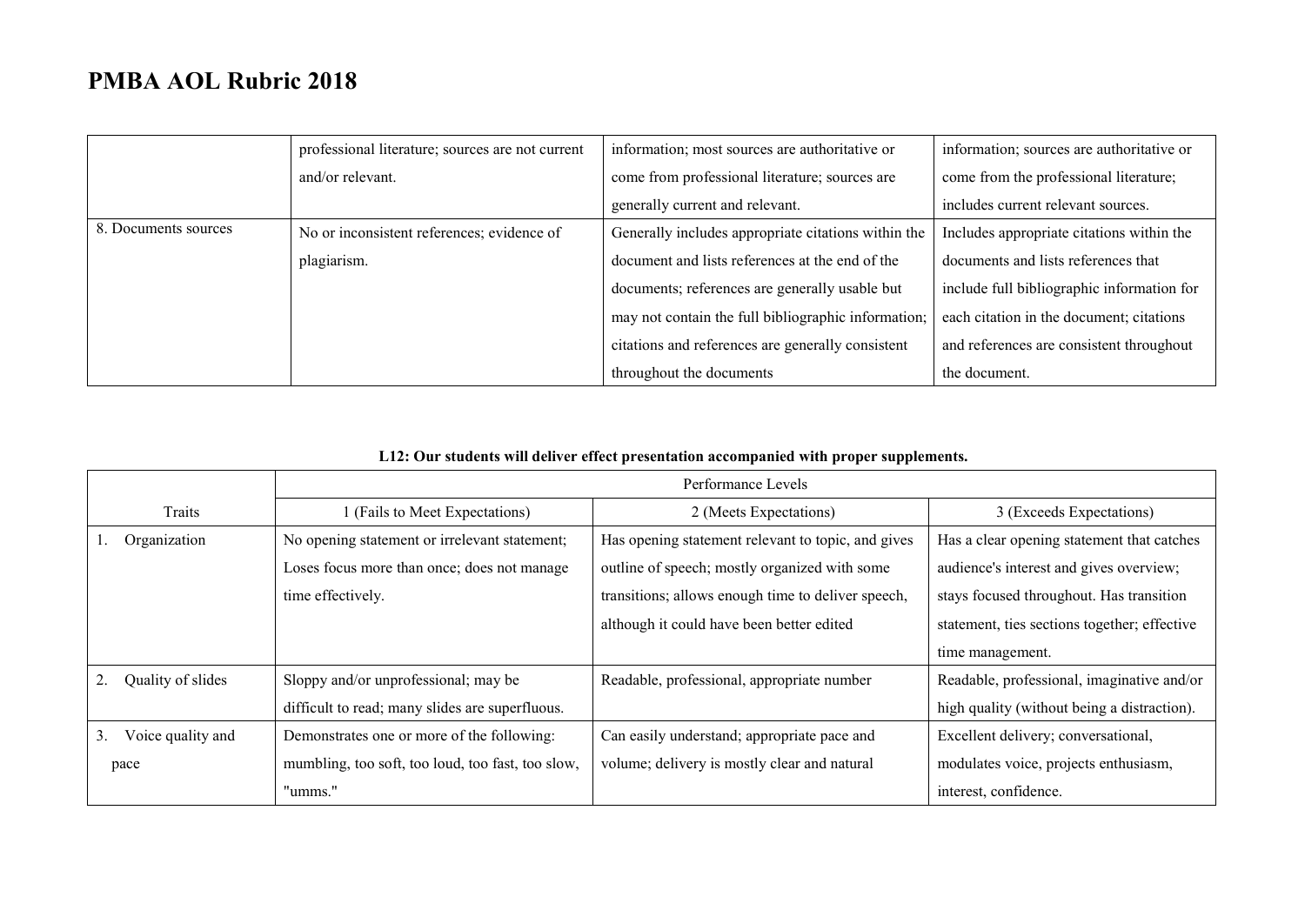| <b>Mannerisms</b><br>4.    | Demonstrates one or more distracting               | No distracting mannerisms. Decent posture.          | Uses body language effectively (and          |
|----------------------------|----------------------------------------------------|-----------------------------------------------------|----------------------------------------------|
|                            | mannerisms, which may include bad posture,         |                                                     | naturally) to maintain audience's interest   |
|                            | shifting feet, etc.                                |                                                     |                                              |
| Professionalism<br>5.      | Makes excuses for the presentation; word           | Treats audience profession-ally, word choice is     | Treats audience professionally; confident,   |
|                            | choice is not appropriate for audience;            | acceptable (does not use slang); keeps nervousness  | shows command of topic                       |
|                            | inappropriately informal, does not stay "in role." | under control                                       |                                              |
|                            |                                                    |                                                     |                                              |
| Use of media/rapport<br>6. | Relies heavily on slides or notes; makes little    | Looks at slides to keep on track with presentation; | Slides are use effortlessly to enhance       |
| with audience              | eye contact; inappropriate number of slides (too   | appropriate number of slides; maintains eye         | speech; speech could be effectively          |
|                            | many or too few).                                  | contact most of the time.                           | delivered without them; perfect eye contact. |
| Ability to answer          | Cannot address basic questions.                    | Can address most questions with correct             | Answers all questions with relevant,         |
| questions.                 |                                                    | information                                         | correct information; speaks confidently.     |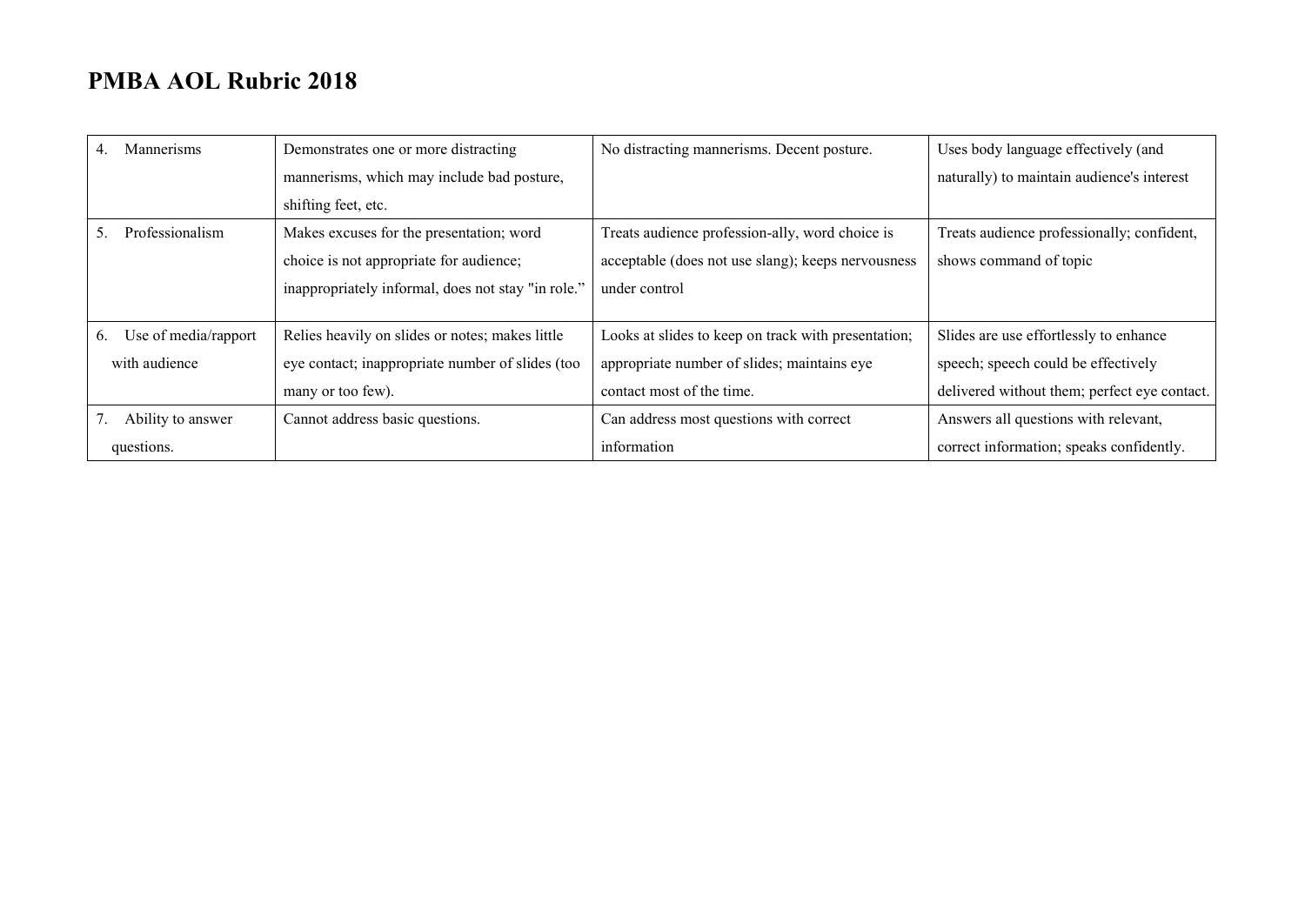**L2: Comprehensive knowledge: Our graduates will have a knowledge of the functional areas and the ability to apply this knowledge to actual problems.**

|                            |                                                   | LZT. Our students will use appropriate analytical technique to analyze data and solve business problems. |                                                |
|----------------------------|---------------------------------------------------|----------------------------------------------------------------------------------------------------------|------------------------------------------------|
|                            |                                                   | Performance Levels                                                                                       |                                                |
| Traits                     | 1 (Fails to Meet Expectations)                    | 2 (Meets Expectations)                                                                                   | 3 (Exceeds Expectations)                       |
| Problem/objective          | Does not attempt to or fails to identify and      | Summarize issue, though some aspects are                                                                 | identifies the challenge and<br>Clearly        |
| finding                    | summarize accurately                              | incorrect or confused                                                                                    | subsidiary, embedded, or implicit aspects      |
|                            |                                                   |                                                                                                          | Identifies<br>of<br>the<br>issues.<br>integral |
|                            |                                                   |                                                                                                          | relationships essential to analyzing the       |
|                            |                                                   |                                                                                                          | issue                                          |
| Identification<br>2.<br>of | Does not identify alternatives                    | Identifies<br>discusses a<br>of feasible<br>and<br>set                                                   | Identifies a set of feasible options that      |
| alternative options        |                                                   | alternatives                                                                                             | demonstrates creativity and the ability to     |
|                            |                                                   |                                                                                                          | integrate knowledge                            |
| 3.<br>Appropriate          | Data/evidence<br>simplistic,<br>or sources<br>are | Appropriate data/evidence or sources provided,                                                           | Examines<br>evidence<br>and<br>its<br>source:  |
| supporting                 | inappropriate, or not related topic               | although exploration appears to have been routine                                                        | questions its accuracy, relevance, and         |
| data/evidence              |                                                   |                                                                                                          | completeness                                   |
| 4. Quantitative            | Evaluation is poor, not consistent with the       | Evaluation is adequate, relatively consistent with                                                       | Evaluation is effective, consistent with       |
| evaluation                 | criteria or does not use facts correctly          | criteria and facts are generally used correctly                                                          | criteria and facts are used correctly          |
| 5. Qualitative evaluation  | Evaluation is poor, not consistent with the       | Evaluation is adequate, relatively consistent with                                                       | Evaluation is effective, consistent with       |
|                            | criteria or does not use facts correctly          | criteria and facts are generally used correctly                                                          | criteria and facts are used correctly          |
| 6. Advanced analytical     | advanced<br>analytical<br>any<br>Does not use     | Somewhat uses advanced analytical techniques                                                             | Effectively uses<br>advanced<br>analytical     |
| techniques                 | techniques such as statistical analysis and       | such as statistical analysis and decision science                                                        | techniques to analyze data and solve the       |
|                            | decision science tools                            | tools to analyze data and solve the problem                                                              | problem                                        |
| 7. Logical Analysis        | Analysis is poorly organized and does not flow    | Analysis is reasonably well organized and flow is                                                        | Analysis is very well organized and flow is    |
|                            | effectively                                       | adequate                                                                                                 | effective                                      |

#### **L21. Our students will use appropriate analytical technique to analyze data and solve business problems.**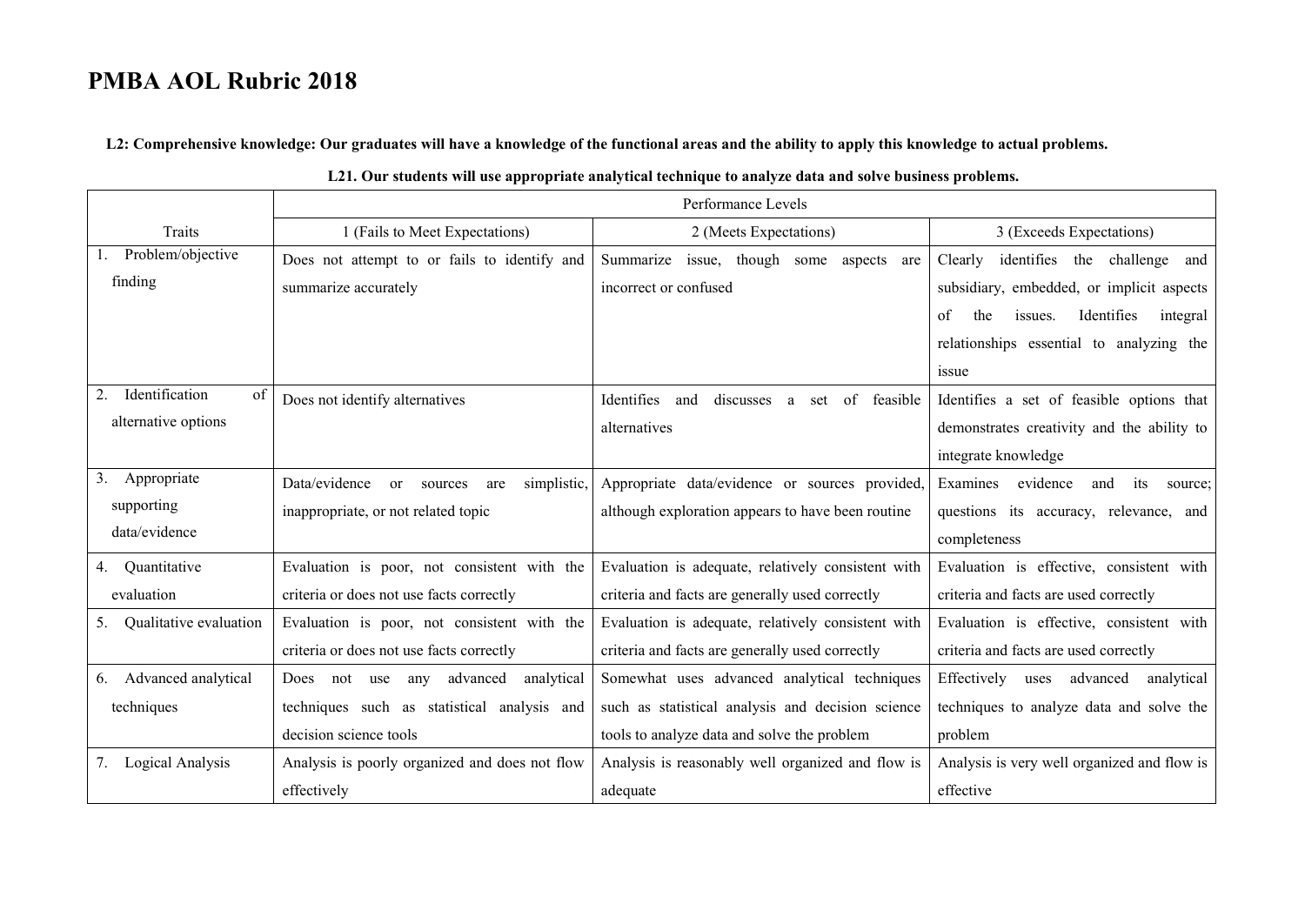| New<br>ideas     |                    | and Absence of any new ideas and creative Integrates ideas and analytical methods from other Effectively integrates ideas and analytical |                          |
|------------------|--------------------|------------------------------------------------------------------------------------------------------------------------------------------|--------------------------|
| analysis methods | analytical methods | sources not directly presented in the case methods from other sources not directly                                                       |                          |
|                  |                    | reasonably well                                                                                                                          | presented in the problem |

| <b>Traits</b>              |                                                | <b>Performance Levels</b>                             |                                                |  |
|----------------------------|------------------------------------------------|-------------------------------------------------------|------------------------------------------------|--|
|                            | 1 (Fails to Meet Expectations)                 | 2 (Meets Expectations)                                | 3 (Exceeds Expectations)                       |  |
| Identify<br>Ι.             | Management/research issues/concepts are not    | Addresses most of the major management                | Addresses all the major                        |  |
| management/research        | identified or identified inappropriately       | issues/concepts appropriately but omits or            | management/research issues/concepts and        |  |
| issues and concepts        |                                                | inappropriately a few of the minor ones               | most of the minor ones                         |  |
| 2. Identify alternative    |                                                | Identifies and discusses a set of feasible            | Identifies a set of feasible options that      |  |
|                            | Does not identify alternatives                 | alternatives                                          | demonstrates creativity and the ability to     |  |
| options                    |                                                |                                                       | integrate knowledge                            |  |
| 3. Quantitative evaluation | Evaluation is poor, not consistent with the    | Evaluation is adequate, relatively consistent with    | Evaluation is effective, consistent with       |  |
|                            | criteria or does not use facts correctly       | criteria and facts are generally used correctly       | criteria and facts are used correctly          |  |
|                            | Evaluation is poor, not consistent with the    | Evaluation is adequate, coherent, relatively          | Evaluation is effective, demonstrates          |  |
| 4. Qualitative evaluation  | criteria incoherent or does not use facts      | consistent with criteria and facts are generally used | creativity, coherent, consistent with criteria |  |
|                            | correctly                                      | correctly                                             | and facts are used correctly                   |  |
| 5. Present and organize    | Analysis is poorly organized and does not flow | Analysis is reasonably well organized and flow is     | Analysis is very well organized and flow is    |  |
| work in a logical manner   | effectively                                    | adequate                                              | effective                                      |  |
| 6. Use new ideas and       |                                                | Integrates ideas and analytical methods from other    | Effectively integrates ideas and analytical    |  |
| analysis methods not       | Absence of any new ideas and creative          | sources not directly presented in the case            | methods from other sources not directly        |  |
| includes in the problem    | analytical methods                             | reasonably well                                       | presented in the problem                       |  |

#### **L22. Our students will identify and diagnose management problems.**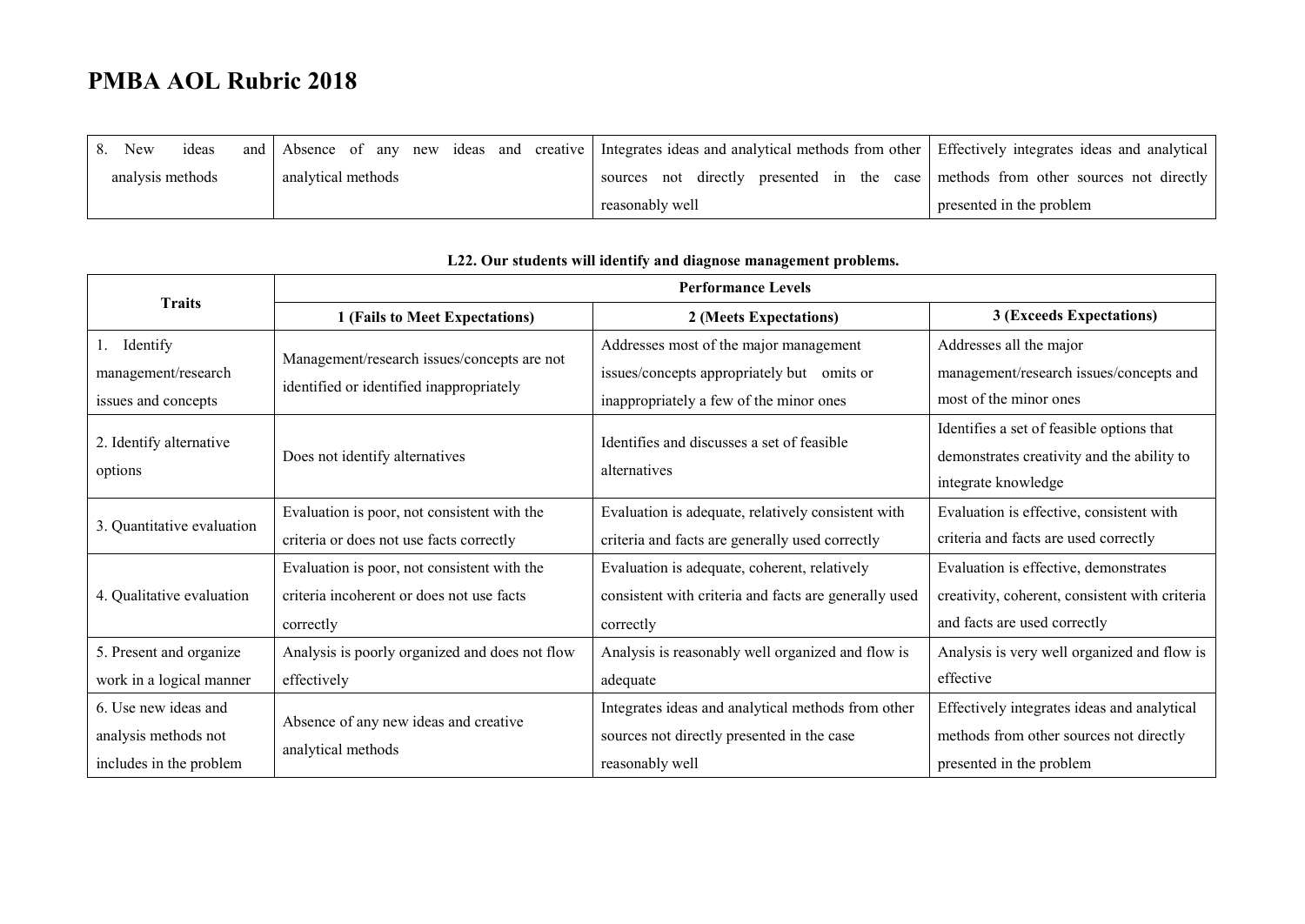**L3. Leadership and teamwork: Our graduates will use team building and high-performance management behaviors to lead a team task successfully in competitive environment.**

|                                           | Performance Levels                             |                                                  |                                               |
|-------------------------------------------|------------------------------------------------|--------------------------------------------------|-----------------------------------------------|
| Traits                                    | 1 (Fails to Meet Expectations)                 | 2 (Meets Expectations)                           | 3 (Exceeds Expectations)                      |
| Confidence                                | Gives an impression of reluctance or           | Looks comfortable and confident in exercising    | Uses strong verbal and non verbal behavior    |
|                                           | uncertainty about exercising leadership        | leadership duties                                | to convey authority and concern               |
|                                           |                                                |                                                  |                                               |
| Balance between task<br>and interpersonal | Focuses exclusively on task to be accomplished | Balances the need for task accomplishment with   | Assigns tasks to members whose unique         |
| relations                                 | without regard to the people or focuses        | the needs of individuals in the group.           | talents contribute directly to the task. Uses |
|                                           | exclusively on interpersonal relations without |                                                  | positive reinforcement. Delegates as          |
|                                           | regard to task                                 |                                                  | needed.                                       |
|                                           |                                                |                                                  |                                               |
| Ability to listen<br>3.                   | Asks for ideas or suggestions but neglects to  | Listens actively and shows understanding by      | Provides summary of important discussions     |
|                                           | consider them.                                 | paraphrasing or by acknowledging and building on | at regular intervals                          |
|                                           |                                                | others' ideas.                                   |                                               |
| Agenda<br>4.                              | Has an incomplete or vague agenda for the      | Has a clear agenda for the group                 | Circulates a prepared agenda in advance       |
|                                           | group                                          |                                                  |                                               |

#### **L31. Out students will have high-performance leadership skill**

**L32. Our students will know how to build a team successfully in competitive environment.**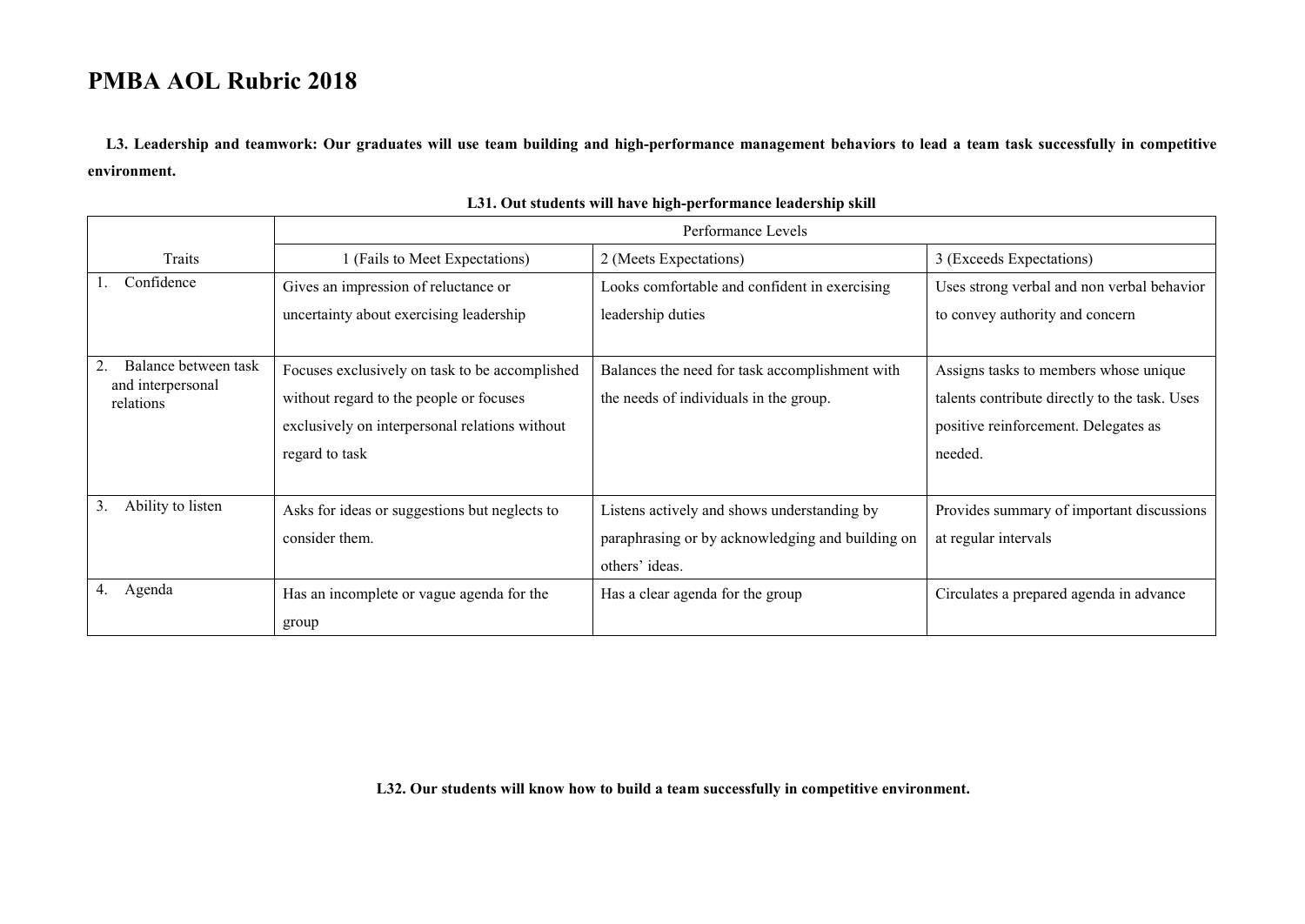|                      | Performance Levels                             |                                                |                                               |
|----------------------|------------------------------------------------|------------------------------------------------|-----------------------------------------------|
| Traits               | 1 (Fails to Meet Expectations)                 | 2 (Meets Expectations)                         | 3 (Exceeds Expectations)                      |
| Commitment           | Seems reluctant to engage fully in discussions | Consistently demonstrates commitment to the    | Follows up on ideas and suggestions from      |
|                      | and task assignments                           | project by being prepared for each group       | previous meetings and reports findings to the |
|                      |                                                | meeting                                        | group                                         |
| Balance between task | Focuses exclusively on task to be accomplished | Balances the need for task accomplishment      | Volunteers to assist others and shares        |
| and interpersonal    | without regard to team member or focuses       | with the needs of individuals in the group     | information openly                            |
| relations            | exclusively on interpersonal relations without |                                                |                                               |
|                      | regard to task                                 |                                                |                                               |
| Contributions<br>3.  | Does not offer ideas or suggestions that       | Frequently offers helpful ideas or suggestions | Listens actively and shows understanding by   |
|                      | contribute to problem solving                  |                                                | paraphrasing or by acknowledging and building |
|                      |                                                |                                                | on others' ideas                              |
| Stays on track<br>4. | Takes the group off track by initiating        | Introduces suggestions and ideas that are      | Uses tact and diplomacy to alert group that   |
|                      | conversations or discussions unrelated to the  | relevant to the task                           | focus has strayed from the task at hand       |
|                      | task                                           |                                                |                                               |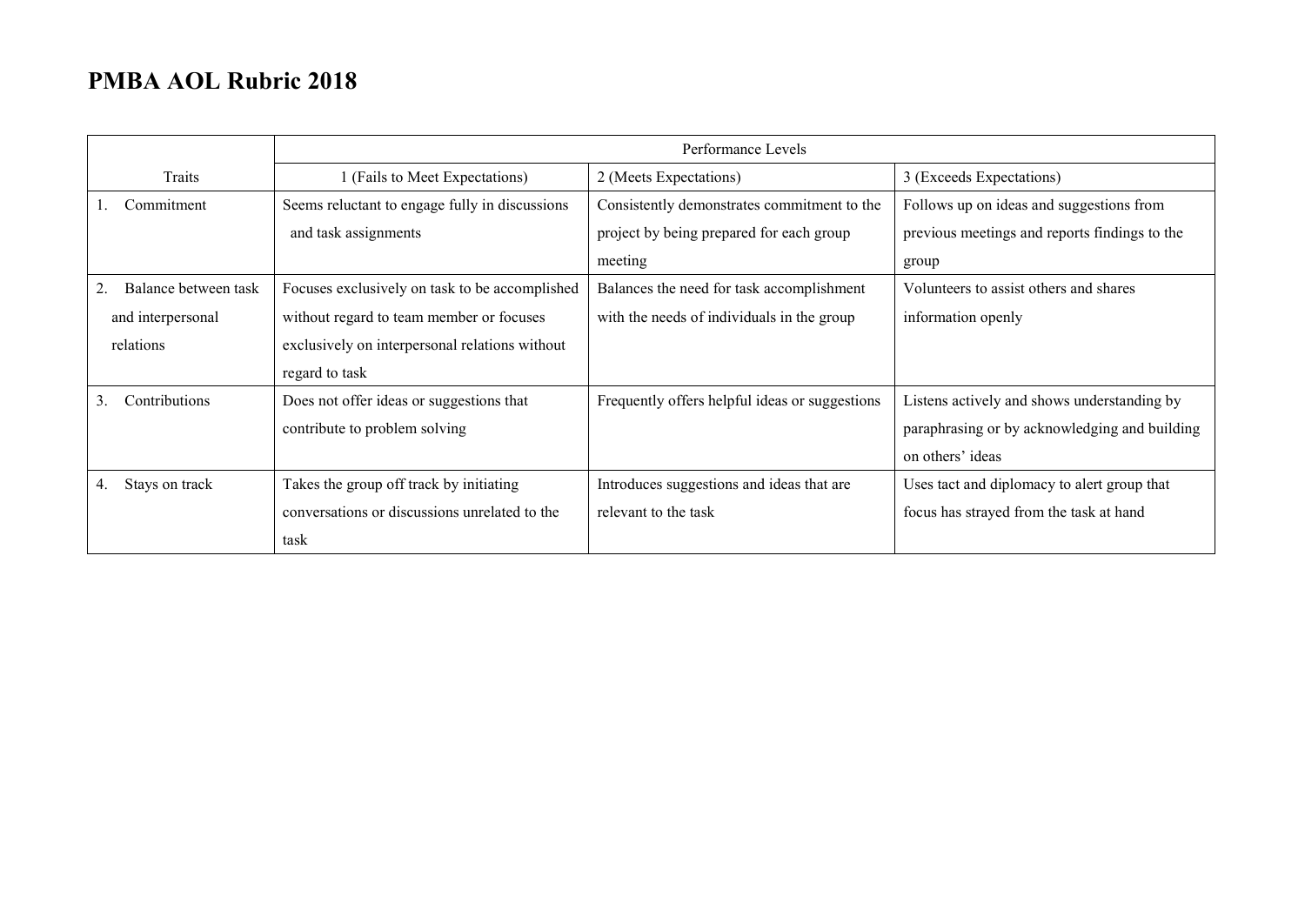**L4. Global Perspective: Our graduates will have a global perspective.**

#### **L41. Our student will understand global business issues and relate current issues to emerging business opportunities.**

|                               | Performance Levels                            |                                                 |                                                  |
|-------------------------------|-----------------------------------------------|-------------------------------------------------|--------------------------------------------------|
| Traits                        | 1 (Fails to Meet Expectations)                | 2 (Meets Expectations)                          | 3 (Exceeds Expectations)                         |
| 1. Identification of global   | No or incomplete identification of some or    | Some identification of most of the relevant     | Clear and detailed identification of relevant    |
| issues                        | all of the following relevant global issues:  | issues                                          | issues                                           |
|                               | economic, cultural, legal, demographic        |                                                 |                                                  |
|                               |                                               |                                                 |                                                  |
| 2. Analysis of global issues  | No analysis of impact of relevant global      | Some analysis of impact of global issues;       | Clear, accurate and detailed analysis of impact  |
|                               | issues; erroneous analysis of impact          | some inaccuracies in analysis                   | of relevant global issues                        |
| 3. Application of analysis to | No application of analysis to specific global | Some application of analysis to specific global | Clear application of analysis to global business |
| global business situation     | business situation; incorrect conclusions or  | business situation, weak conclusions or         | situation; valid conclusions and good            |
|                               | recommendations made.                         | recommendations made                            | recommendations given                            |
| 4. Cultural differences       | Fails to adjust for cultural differences      | Some consideration given to cultural            | Extensive consideration given to cultural        |
|                               |                                               | differences                                     | differences, including appropriate modification  |
|                               |                                               |                                                 | of communication                                 |

#### **L42. Our students will have command of business English or other language of major global market.**

|              | Performance Levels                          |                                            |                                                  |
|--------------|---------------------------------------------|--------------------------------------------|--------------------------------------------------|
| Traits       | 1 (Fails to Meet Expectations)              | 2 (Meets Expectations)                     | 3 (Exceeds Expectations)                         |
| 1. Knowledge | A few of the required elements (vocabulary, | Some of the required elements (vocabulary, | Most of the required elements (vocabulary,       |
|              | structures, and/or cultural                 | structures, and/or cultural                | structure, and/or cultural context) are complete |
|              | context) are complete and correct.          | context) are complete and correct.         | and correct.                                     |
|              |                                             |                                            |                                                  |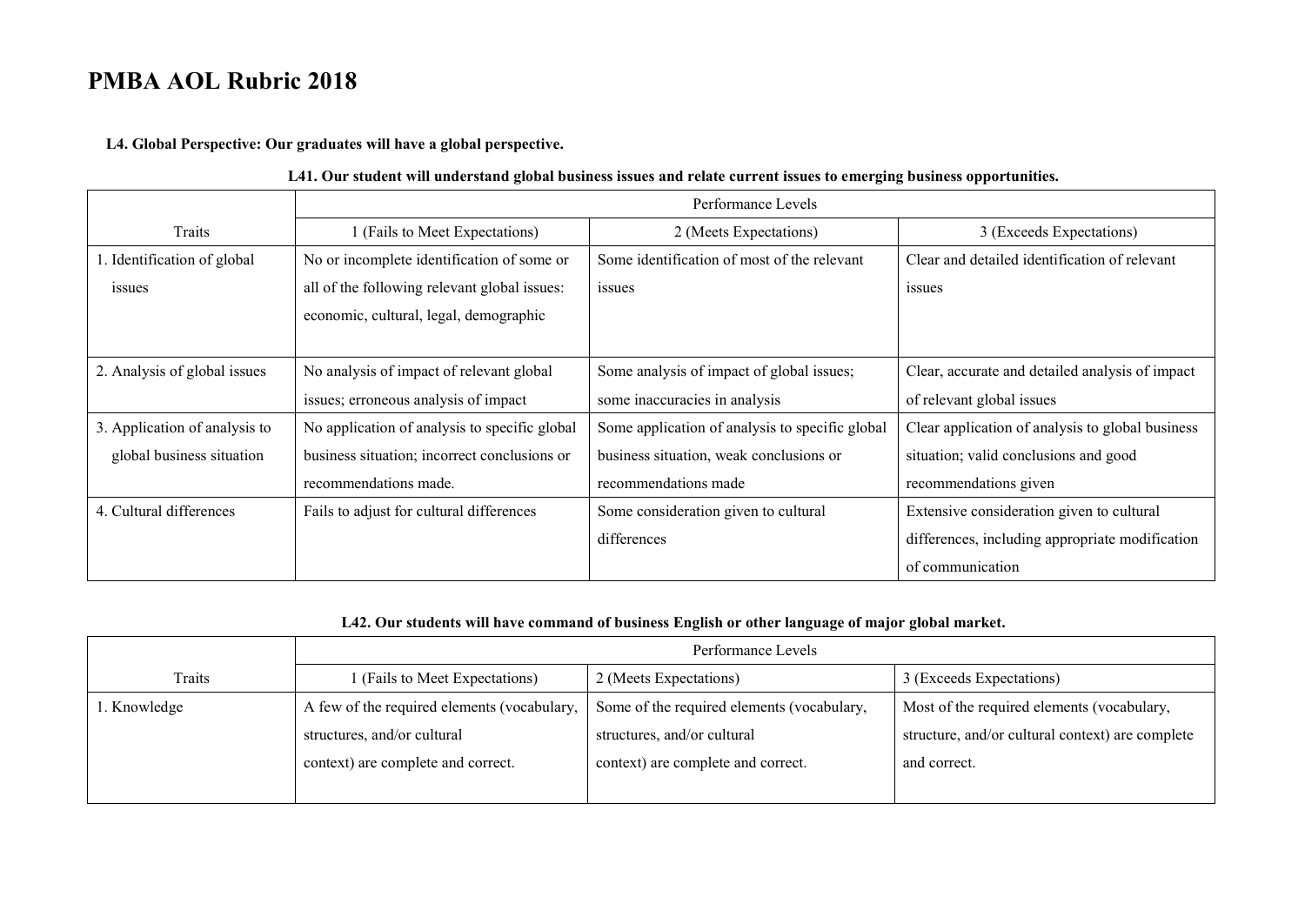| 2. Comprehension | The response shows little understanding of  | The response shows some understanding of    | The response for the most part shows        |
|------------------|---------------------------------------------|---------------------------------------------|---------------------------------------------|
|                  | main ideas and/or details                   | main ideas and details.                     | understanding of main ideas and most        |
|                  |                                             |                                             | details.                                    |
| 3. Communication | The communication skills and strategies are | The communication skills and strategies are | The communication skills and strategies are |
|                  | minimally evident, appropriate, and/or      | somewhat complete, appropriate and/or       | mostly complete, appropriate and correct.   |
|                  | correct.                                    | correct.                                    |                                             |
|                  |                                             |                                             |                                             |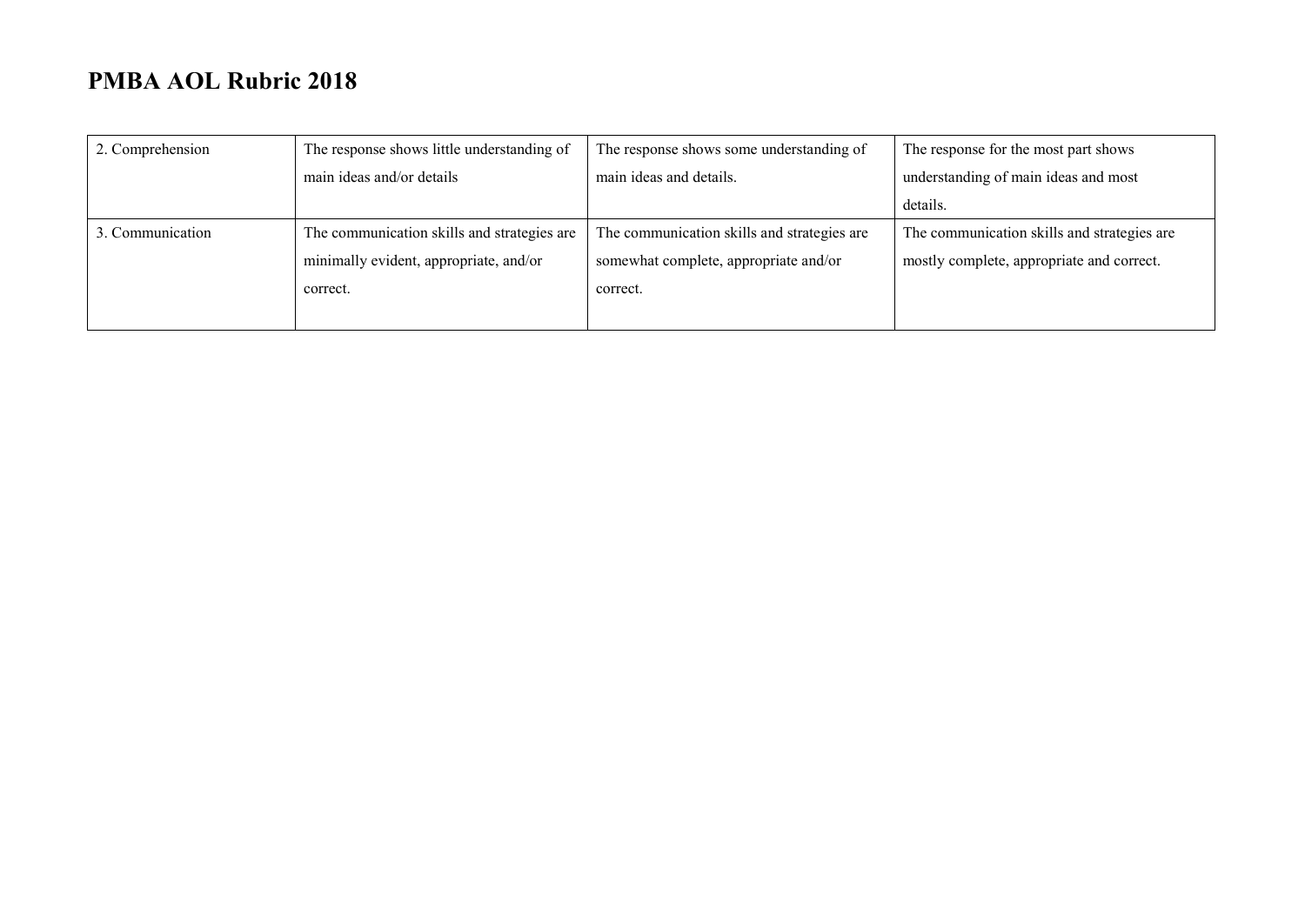**L5. Ethically & Socially Conscious Reasoning: Our graduates will understand the gravity of ethical behavior and corporate social responsibility**

|                               | Performance Levels                         |                                                |                                                    |
|-------------------------------|--------------------------------------------|------------------------------------------------|----------------------------------------------------|
| Traits                        | 1 (Fails to Meet Expectations)             | 2 (Meets Expectations)                         | 3 (Exceeds Expectations)                           |
| 1. Identifies Dilemma         | Has a vague idea of what the dilemma is    | Identifies the dilemma, including pertinent    | Describes the dilemma in detail having gathered    |
|                               | and is uncertain what must be decided in   | facts, and ascertains what must be decided in  | pertinent facts. Ascertains exactly what must be   |
|                               | individual or business behavior            | individual or business behavior                | decided in individual or business behavior         |
| 2. Stakeholders Consideration | Fails to recognize all stakeholders or     | Recognizes stakeholders and explores some of   | Recognizes all stakeholders and fully              |
|                               | explores consequences and                  | the consequences and threats/opportunities     | explores consequences and threats/opportunities    |
|                               | threats/opportunities                      | fairly effectively                             |                                                    |
|                               | ineffectively                              |                                                |                                                    |
| 3. Options development        | Failed to identify all of the relevant and | Identified most of the relevant practical      | Correctly identified all of the relevant practical |
|                               | practical options                          | options, but overlooked some related           | options and all of the related conceptual          |
|                               |                                            | conceptual problems and issues                 | problems and issues                                |
| 4. Options Evaluation         | Failed to provide weightings of various    | Provided some evaluation of ethical and social | Provided appropriate and defensible evaluations    |
|                               | ethical and social arguments and reasons   | reasons and arguments, but overlooked          | for all relevant arguments noting wherever         |
|                               |                                            | important factual or logical errors in some    | necessary factual assumptions, logical errors, or  |
|                               |                                            | reasons                                        | conceptual confusions.                             |
| 5. Decision and Action        | Has difficulty identifying and appropriate | an implementation<br>Formulates<br>plan that   | Formulates<br>an implementation<br>plan<br>that    |
|                               | course of action from among options        | delineates the execution of the decision       | delineates the execution of the decision and that  |
|                               |                                            |                                                | evidences a thoughtful reflection on the benefits  |
|                               |                                            |                                                | and risks of action                                |

**L52. Our students will know the professional code of conduct within their discipline**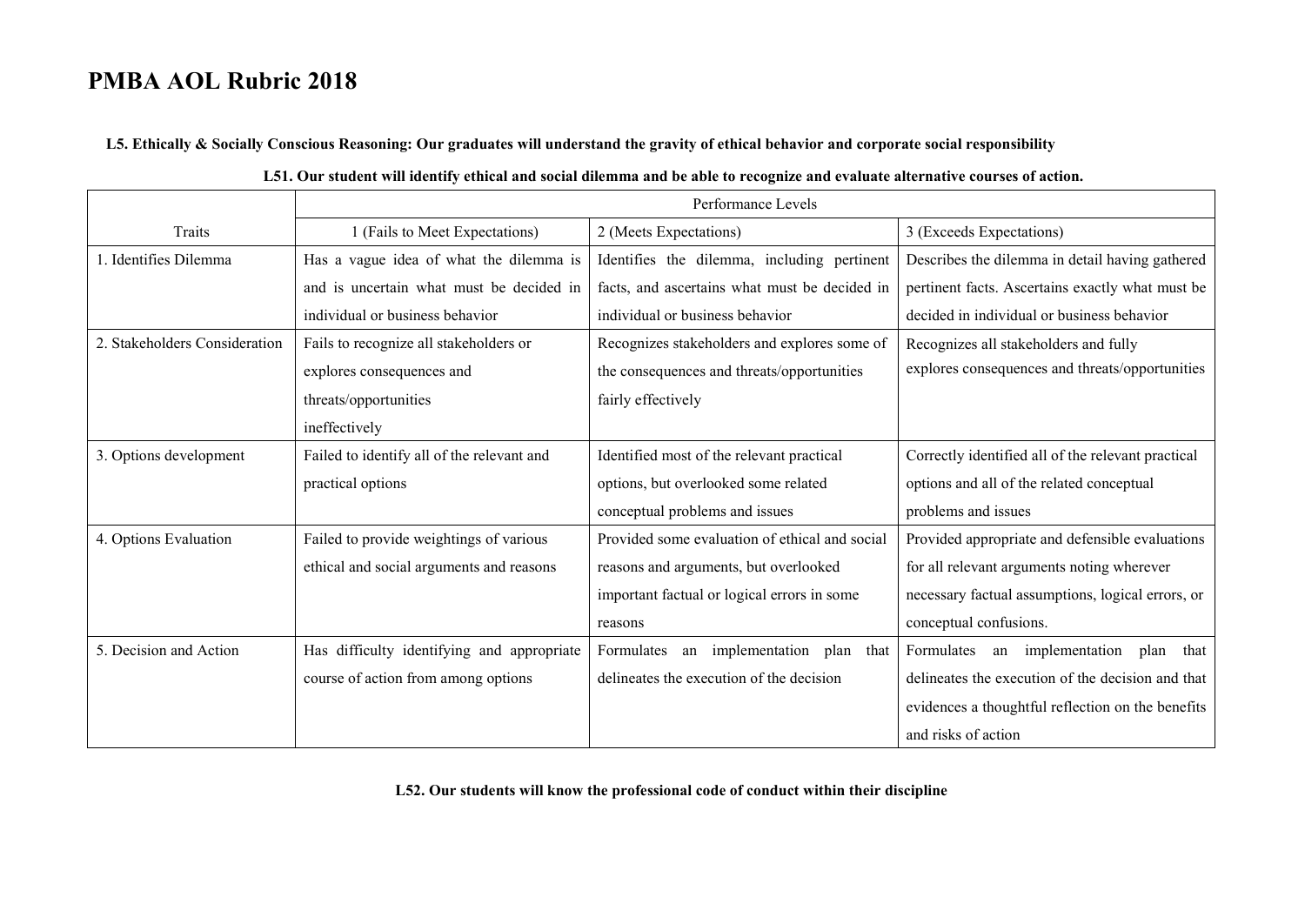|                  | Performance Levels                         |                                             |                                             |
|------------------|--------------------------------------------|---------------------------------------------|---------------------------------------------|
| Traits           | 1 (Fails to Meet Expectations)             | 2 (Meets Expectations)                      | 3 (Exceeds Expectations)                    |
| l. Importance    | Somewhat appreciates the importance of     | Mostly appreciates the importance to keep   | Fully appreciates the importance of keeping |
|                  | keeping professional code of conduct       | professional code of conduct                | professional code of conduct.               |
|                  |                                            |                                             |                                             |
| 2. Understanding | Somewhat understands the detailed contents | Mostly understands the detailed contents of | Fully understands the detailed contents of  |
|                  | of professional code of conduct            | professional code of conduct                | professional code of conduct.               |
|                  |                                            |                                             |                                             |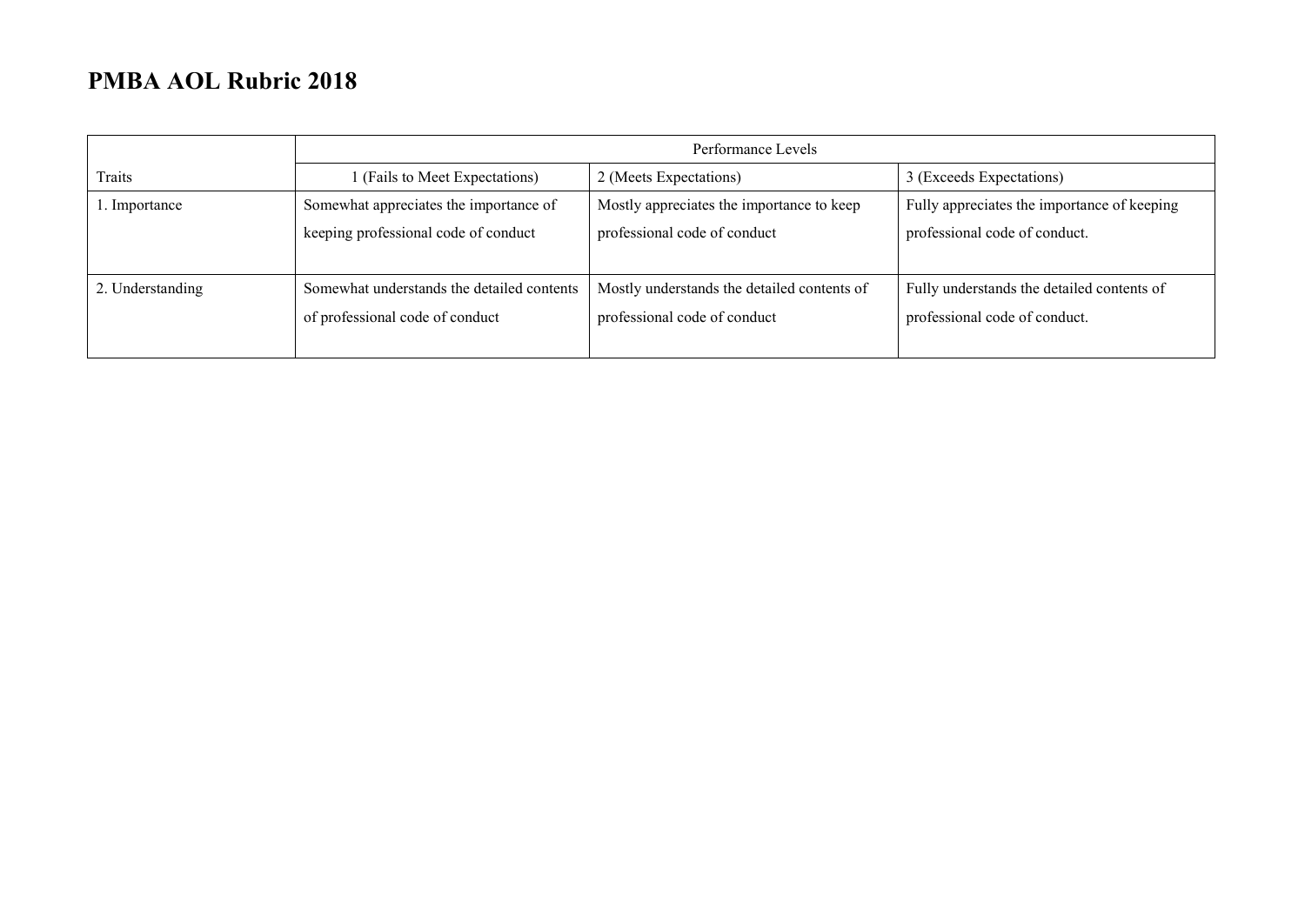**L6. Strategic & Analytical Thinking: Our graduates will be able to strategically apply their knowledge & skills to solve business problems.** 

|                                  | Performance Levels                          |                                                |                                                  |
|----------------------------------|---------------------------------------------|------------------------------------------------|--------------------------------------------------|
| Traits                           | 1 (Fails to Meet Expectations)              | 2 (Meets Expectations)                         | 3 (Exceeds Expectations)                         |
| Factual knowledge                | Shows little knowledge of case facts,       | Shows solid understanding of case facts        | Shows through grasp of case facts and offers     |
|                                  | makes factual mistakes                      |                                                | additional factual knowledge about company or    |
|                                  |                                             |                                                | industry                                         |
| 2.<br>Application of strategic   | Misuses strategic analysis tools, concepts, | Appropriately strategic analysis tools,        | Shows strong understanding and application of    |
| analytical Tools                 | and techniques                              | concepts, and techniques                       | strategic analysis tools, concepts, and          |
|                                  |                                             |                                                | techniques                                       |
| Application of financial<br>3.   | Fails to incorporate financials into case   | Shows knowledge of ratios and trend analysis;  | Applies ratios and trend analysis to develop     |
| analysis                         | analysis or shows only limited attempts to  | demonstrates understanding of firm's financial | sound judgments about company situation and      |
|                                  | understand financials                       | standing                                       | prospects; presents financial analysis           |
|                                  |                                             |                                                | professionally                                   |
| Identification of case<br>4.     | Neglects to identify case issues; recounts  | Clearly identifies the key issues in the case  | Develops a well-integrated statement of the      |
| problems/issues                  | facts of case with little analysis          | and demonstrates understanding of company's    | complex issues of the case and demonstrates      |
|                                  |                                             | decision situation                             | understanding of situation                       |
| Generation of alternatives<br>5. | Identifies weak or infeasible alternatives  | Generates 2 or 3 feasible alternatives for     | Develops 2 or 3 insightful alternatives for      |
|                                  | with little attention to case issues        | resolving the key issues of the case           | resolving the issues; offers specificity and     |
|                                  |                                             |                                                | originality                                      |
| Recommendations<br>6.            | Offers weak recommendations or pays         | Provides well-reasoned recommendations that    | Integrates alternatives into a well-developed    |
|                                  | little attention to addressing case issues  | follow from the preceding analysis and clearly | action plan; offers specificity, priorities, and |
|                                  |                                             | address case issues; no surprises              | sequencing of actions                            |
| Business judgment<br>7.          | Shows little attention to presenting sound  | Provides good arguments backed up with         | Provides strong rationale and convincing         |